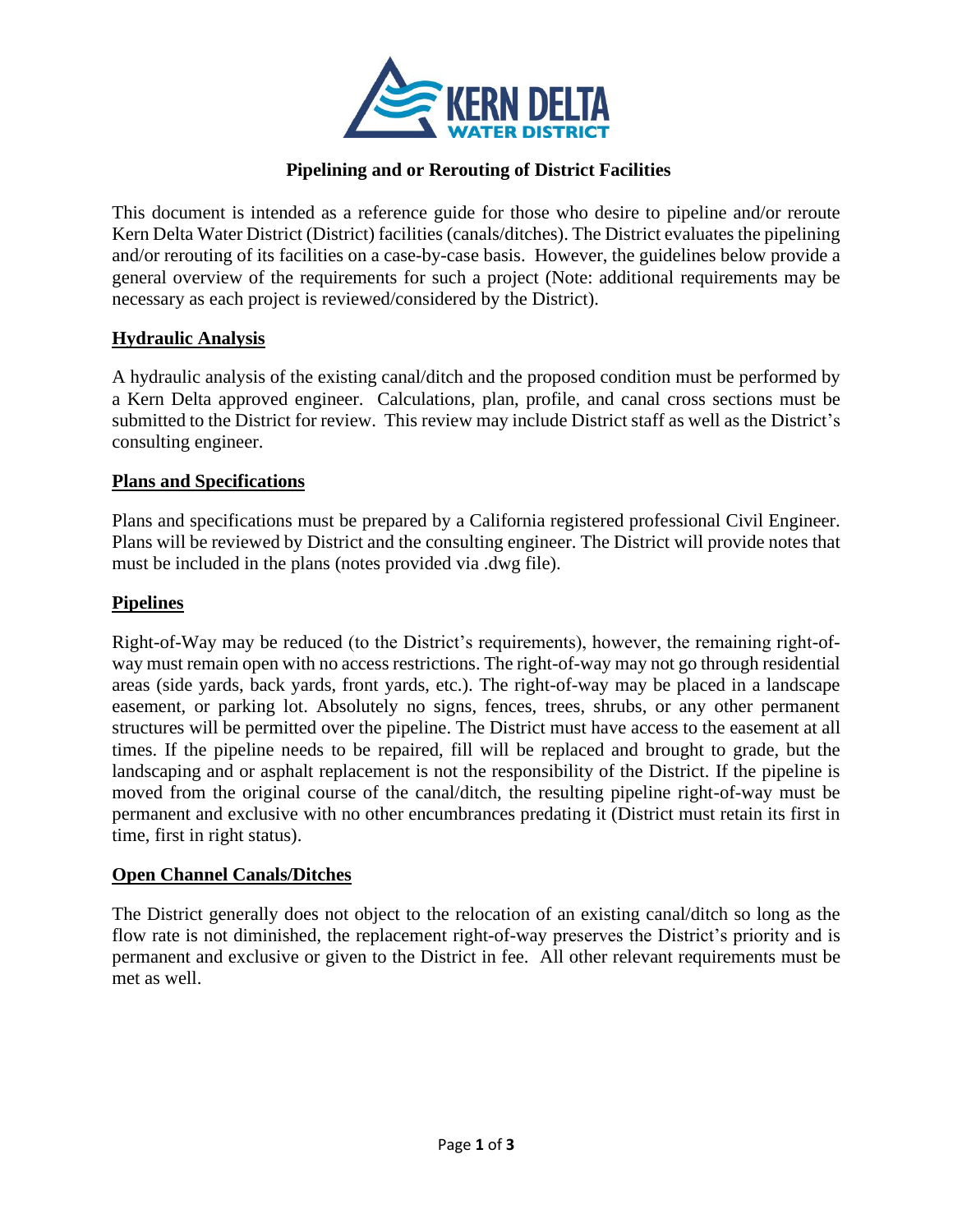

### **Road Crossings (New or Existing)**

Any plans to install new road crossings or extend existing road crossings must also include signature blocks for the District, City of Bakersfield, County of Kern, or State of California, depending on whose jurisdiction the road crossing falls under. These crossings will also require the execution of a Three-Party Common Use Agreement between the Developer, District and Jurisdiction responsible for the right-of-way.

### **Agreements – Easement Grant, Ditch Eradication, Common Use. Three-Party etc.**

The District will prepare the front end documents of all agreements that may apply to a particular project (easements, grant deeds, quit claims, etc.). Any legal description(s) and plat(s) must be prepared and stamped by a California registered professional Land Surveyor and at the expense of the Owner/Developer of the project.

### **Construction Windows**

Projects pipelining or rerouting District facilities must be done while the canal is shutdown. The Kern Island Main Canal and the Kern Island Central Branch Canal are only shut down for a period of two weeks (estimate) each year, with the shutdown beginning around December  $10<sup>th</sup>$ , and resuming flows around January 1st. The shutdown period of the District's other canals/ditches vary, the engineer for the project must contact the District for possible shutdown periods. While the District will attempt to facilitate projects, the primary obligation of the District is to maintain service to our customers during irrigation periods.

#### **Fees**

The District charges a non-refundable \$5,000.00 review fee per project. The review fee is due when submitting plans for the first plan check. Depending on the nature of the project, the District may also charge a Maintenance Fee of 5% of the construction costs (construction cost based on Engineer's Estimate) and Seepage Fee as determined by the District (seepage fee varies by canal/ditch).

#### **Approval Process**

The District and its consulting engineer will review and approve the hydraulic analysis before approving the proposed new condition (realignment and or pipeline). The District will also review all legal descriptions and plats of proposed easements and other agreements. Once District staff and consulting engineer are in agreement over the proposed plans and all fees have been paid, the proposed project will be sent to the District's Operations and Projects Committee for review, which occurs the first Tuesday of the month. Assuming no objections, questions, or concerns are received from the Operations and Projects Committee the project will then be brought to the full Board (occurs the third Tuesday of the month) for approval.